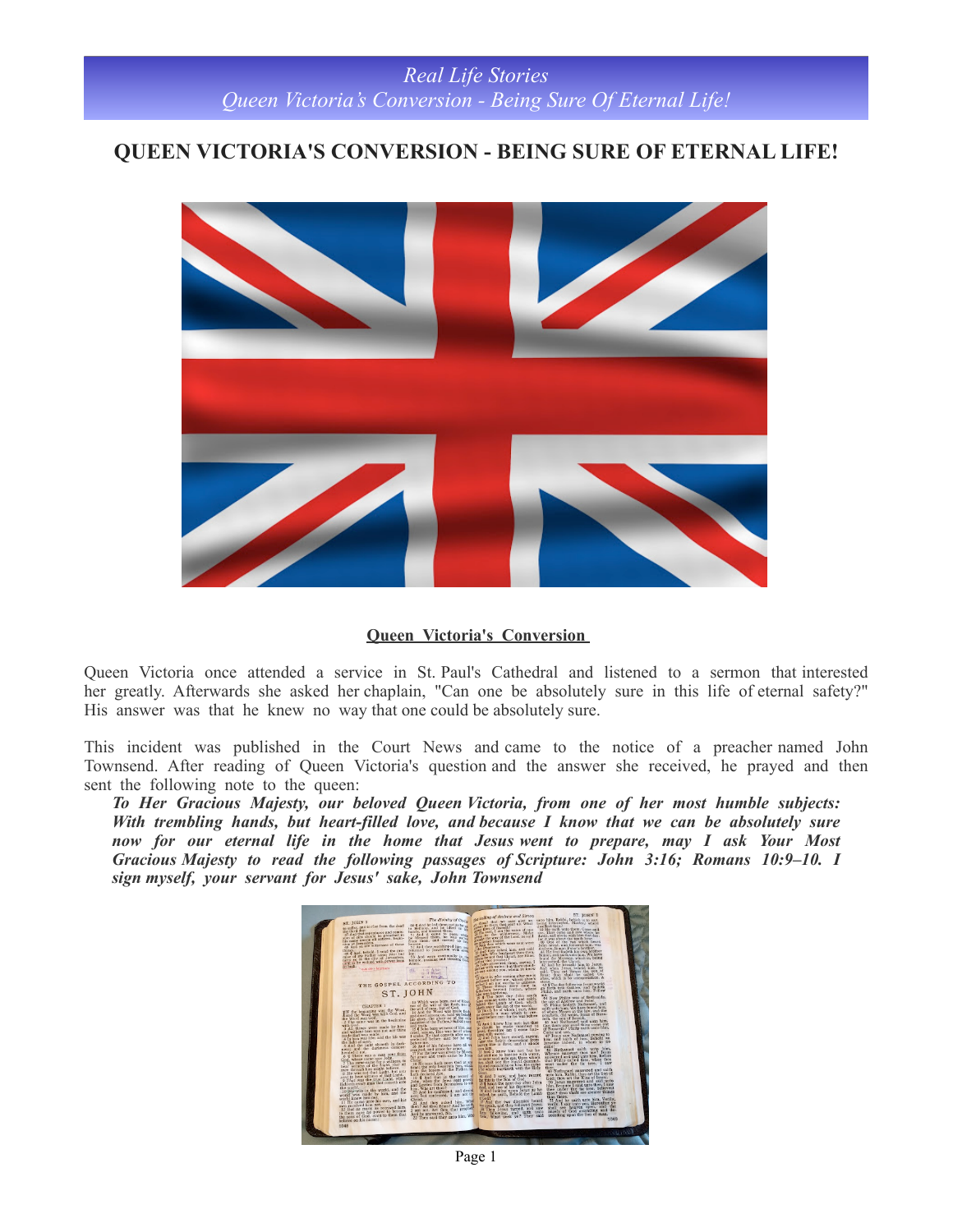

John Townsend was not alone in praying about his letter to the queen. He took others into his confidence, and they offered up prayer to God in Her Majesty's behalf. About two weeks later he received the following letter:

*To John Townsend: I have carefully and prayerfully read the portions of Scripture referred to. I believe in the finished work of Christ for me, and trust by God's grace to meet you in that home of which he said, "I go to prepare a place for you." (Signed) Victoria Guelph*

After Queen Victoria's discovery she used to carry a small booklet to give away. It's title was Safety, Certainty, and Enjoyment. This is what she found in Christ.

### **Can we know that we are sure of salvation?**

Many people want to know that they have guaranteed salvation to be in Heaven, many people believe that we can't be sure at any particular time! Who is right?

Are we to remain without assurance throughout our spiritual lives on this cursed planet earth?

Perhaps this true and publicly known example will help you to know for yourself.

This Salvation is freely offered to everyone -- royalty or not!

Queen Victoria died on January 22, 1901. Her reign had lasted nearly 64 years! She was laid to rest beside Prince Albert in the Frogmore Royal Mausoleum at Windsor. Above the Mausoleum door is inscribed the following words from Victoria, *"farewell best friend, here at last I shall rest with thee, with thee in Christ I shall rise again."*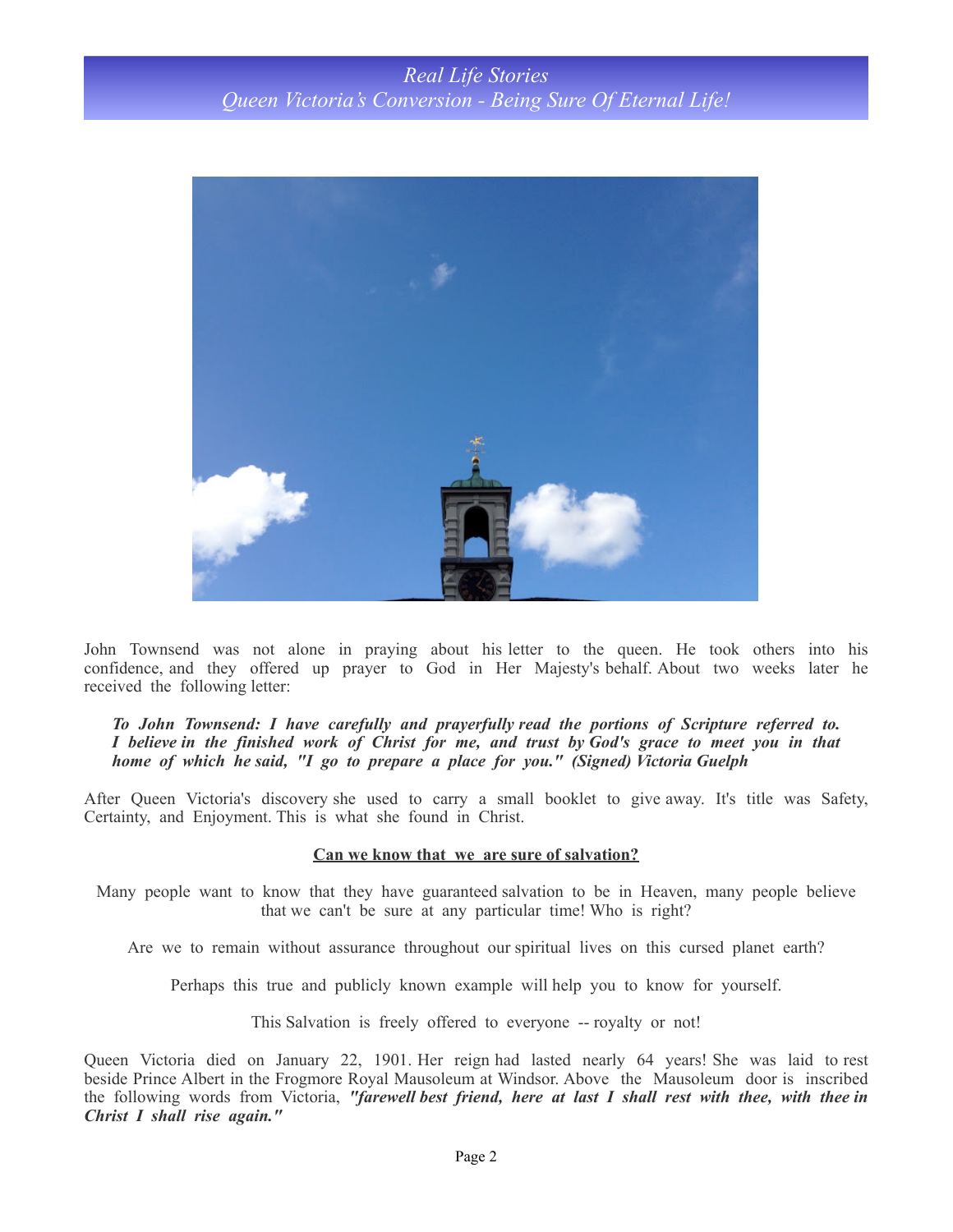## *Real Life Stories Queen Victoria's Conversion - Being Sure Of Eternal Life!*